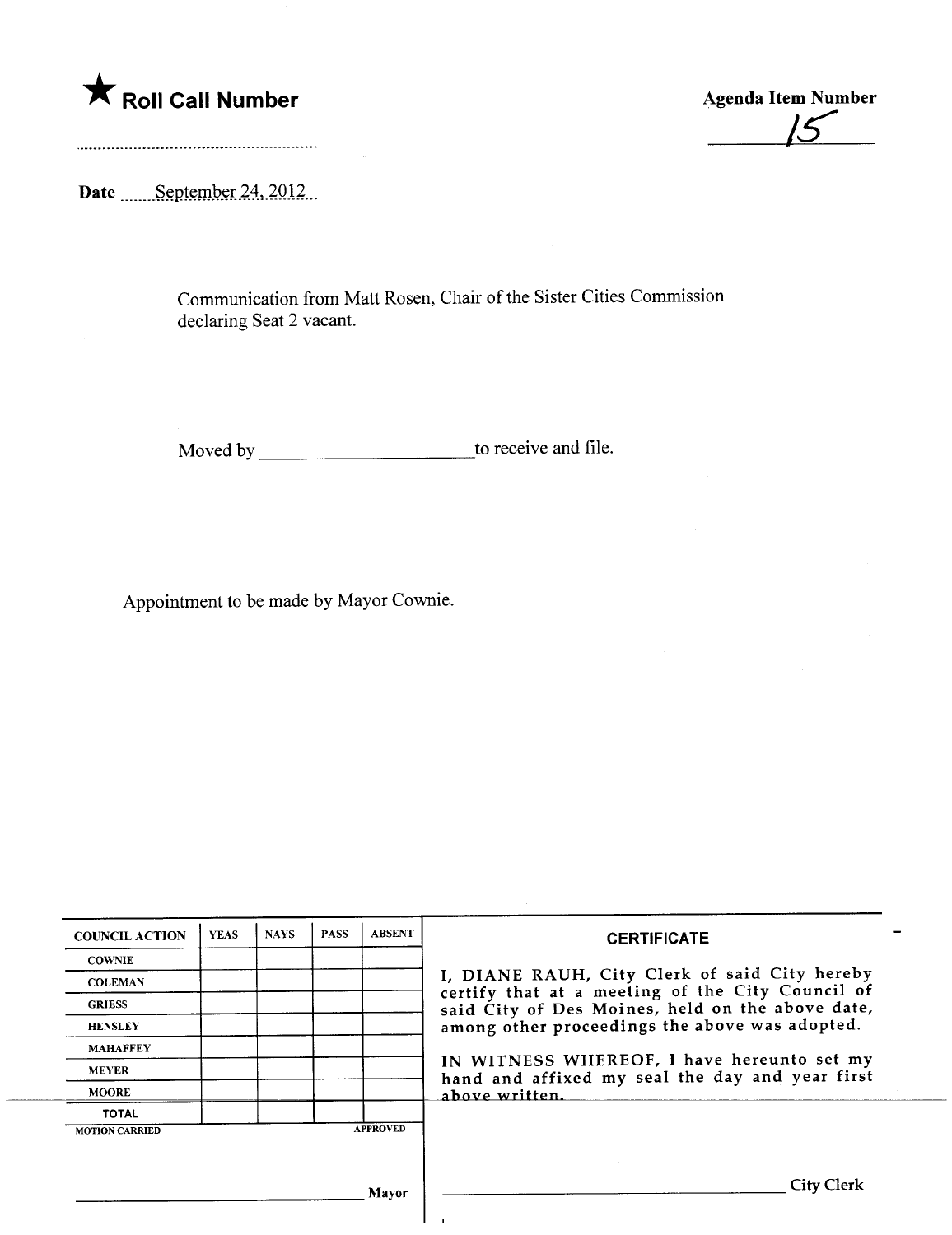

Herzberg, Karen <kmherzberg@dmgov.org>

## **Fwd: Carol Brown**

1 message

Rauh, Diane < dirauh@dmgov.org> To: Karen Herzberg < KMHerzberg@dmgov.org> Mon, Sep 17, 2012 at 9:53 AM

/s

------- Forwarded message ---------From: Warburton, Joyce <jmwarburton@dmgov.org> Date: Mon, Sep 17, 2012 at 9:48 AM Subject: Fwd: Carol Brown To: Diane Rauh <DIRauh@dmgov.org>

Diane,

Please see Matt Rosen's email below requesting that Carol Brown's seat on the Sister City Commission be declared vacant due to her move to Colorado.

Thank you, Joyce

Joyce M. Warburton Executive Assistant to the City Manager City Manager's Office 400 Robert D. Ray Drive Des Moines, IA 50309 515-283-4507 ww.dmgov.org

----------- Forwarded message ------From: Matt Rosen <m.rosen@mchsi.com> Date: Wed, Sep 12, 2012 at 10:34 AM Subject: Carol Brown To: "Warburton, Joyce" <jmwarburton@dmgov.org> Cc: Sachiko Murphy <stmurphyia@earthlink.net>

Joyce:

Carol Brown has moved to Denver so that she is closer to her children. Her seat on the Sister Cities Commission thus needs to be vacated. As always, thanks for your help. If i can provide additional info, please let me know. Have a great day.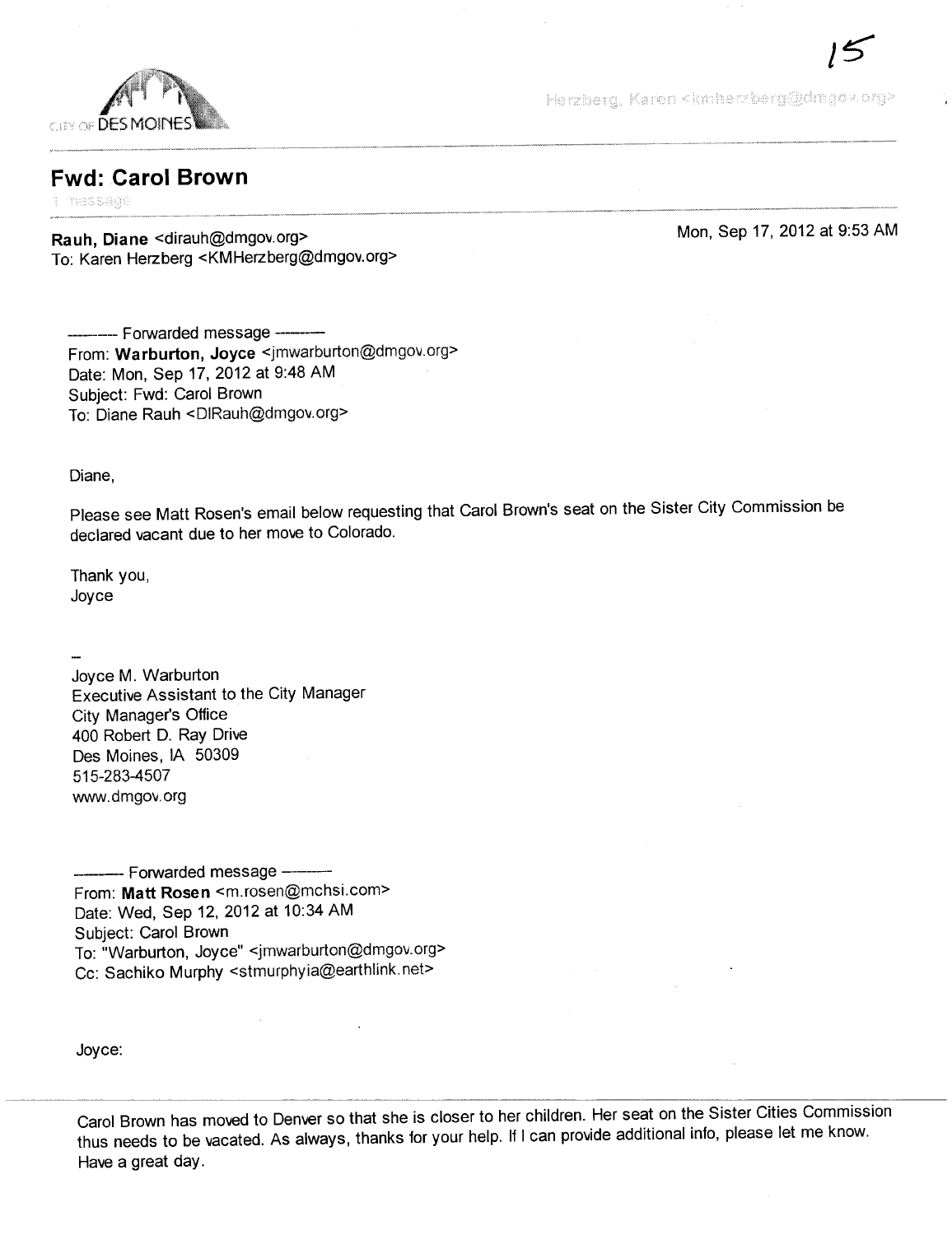## City of Des Moines, Iowa Boards and Commissions Board Composition

## Sister Cities Commission

| Description:   | Created to further economic cooperation/cultural exchange between Des Moines and foreign<br>cities, recommend cities appropriate for designation as Sister Cities, and to coordinate Sister<br>City activities. |
|----------------|-----------------------------------------------------------------------------------------------------------------------------------------------------------------------------------------------------------------|
| Staff contact: | Joyce Warburton 283-4141                                                                                                                                                                                        |
| Term length:   | Five years                                                                                                                                                                                                      |
| Expiration:    | April 28                                                                                                                                                                                                        |
| Meetings:      | 5:00 PM, Second Tuesday of each month,                                                                                                                                                                          |
| Location:      | 400 Robert D Ray Drive                                                                                                                                                                                          |
|                | City Hall, First floor, Room: Kofu conference room                                                                                                                                                              |
| Requirements:  | Fifteen members: the Mayor is honorary chair of the commission; the regular chair shall be<br>appointed by the Mayor; and the remaining officers of the commission shall be elected by the<br>members thereof.  |

Prof. requirements:

| <b>Member Information</b>                                                                     |                                                                        |                                                                                                  |                                                                                             |  |
|-----------------------------------------------------------------------------------------------|------------------------------------------------------------------------|--------------------------------------------------------------------------------------------------|---------------------------------------------------------------------------------------------|--|
| Dave Bair<br>3812 SE 26th Street<br>Des Moines 50320<br>Seat: 05 - Citizen of DM              | (C): 515 559-4722<br>(D): 515 243-2835<br>$(E)$ :<br>(W): 515 243-2835 | Term expires:<br>Took office:<br>Appointed by:<br>Residing in Ward: 4<br>Eligibility:<br>Gender: | 4/28/2016<br>6/25/2012<br>5 - At Large A - Moore<br>Eligible for reappointment<br>Male      |  |
| Darlene E Blake<br>2906 Rose Avenue<br>Des Moines 50321<br>Seat: 06 - Citizen of DM           | (C).<br>$(D)$ :<br>(E): 515 280-3993<br>(W): 515 943-4422              | Term expires:<br>Took office:<br>Appointed by:<br>Residing in Ward: 3<br>Eligibility:<br>Gender: | 4/28/2014<br>11/23/2009<br>6 - At Large B - Coleman<br>Eligible for reappointment<br>Female |  |
| Carol S Brown<br>3928 Bel Aire Road<br>Des Moines 50310<br>1/ACAN<br>Seat: 02 - Citizen of DM | $(C)$ :<br>$(D)$ :<br>(E): 515 278-1893<br>$(W)$ :                     | Term expires:<br>Took office:<br>Appointed by:<br>Residing in Ward: 1<br>Eligibility:<br>Gender: | 4/28/2010<br>7/24/2000<br>7 - Mayor<br>Not eligible for reappointment<br>Female             |  |
| Donald Chesnut<br>3004 SE 7th Street<br>Des Moines 50315<br>Seat: 15 - Citizen of DM          | $(C)$ :<br>$(D)$ :<br>(E): 515 282-5059<br>$(W)$ :                     | Term expires:<br>Took office:<br>Appointed by:<br>Residing in Ward: 4<br>Eligibility:<br>Gender: | 4/28/2014<br>3/28/2005<br>4 - Ward 4<br>Not eligible for reappointment<br>Male              |  |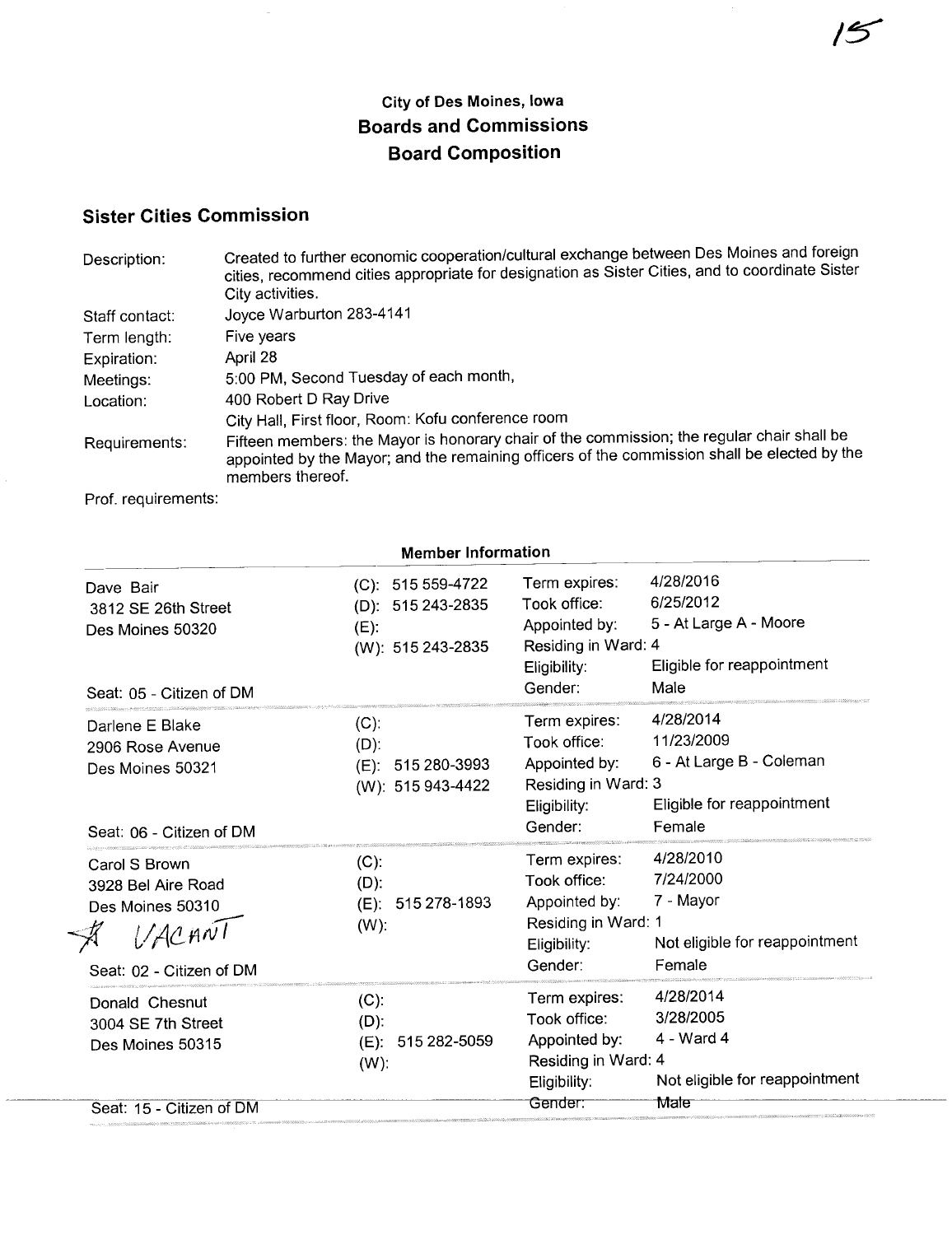Board Composition September 20,2012 Page 2 of 4

L.

| <b>Member Information</b>                                                                                     |                                                                 |                                                                                                  |                                                                                   |  |
|---------------------------------------------------------------------------------------------------------------|-----------------------------------------------------------------|--------------------------------------------------------------------------------------------------|-----------------------------------------------------------------------------------|--|
| Patricia Civitate<br>2200 South Union<br>Des Moines 50315<br>Seat: 14 - Citizen of DM                         | $(C)$ :<br>$(D)$ :<br>(E): 515 244-4672<br>(W): 515 280-3719    | Term expires:<br>Took office:<br>Appointed by:<br>Residing in Ward: 4<br>Eligibility:<br>Gender: | 4/28/2010<br>12/21/1998<br>4 - Ward 4<br>Not eligible for reappointment<br>Female |  |
| Frank Cownie<br>675 Harwood Drive<br>Des Moines 50312<br>Seat: 21 - Des Moines Mayor<br>Honorary Chair        | $(C)$ :<br>$(D)$ :<br>(E): 515 255-3008<br>(W): 515 243-1286    | Term expires:<br>Took office:<br>Appointed by:<br>Residing in Ward: 3<br>Eligibility:<br>Gender: | 12/31/2020<br>11 - Miscellaneous<br>N/A<br>Male                                   |  |
| Joseph J Jones<br>6750 School Street<br>Windsor Heights 50324<br>Seat: 18 - Windsor Heights<br>Representative | $(C)$ :<br>$(D)$ :<br>(E): 515 274-5110<br>$(W)$ :              | Term expires:<br>Took office:<br>Appointed by:<br>Residing in Ward:<br>Eligibility:<br>Gender:   | 4/28/2015<br>7/26/2010<br>11 - Miscellaneous<br>N/A<br>Male                       |  |
| Soozie McBroom<br>5502 Waterbury Road<br>Des Moines 50312<br>Seat: 12 - Citizen of DM                         | $(C)$ :<br>$(D)$ :<br>(E): 515 277-3465<br>$(W)$ :              | Term expires:<br>Took office:<br>Appointed by:<br>Residing in Ward: 3<br>Eligibility:<br>Gender: | 4/28/2016<br>6/9/2008<br>3 - Ward 3<br>Eligible for reappointment<br>Female       |  |
| Sachiko T Murphy<br>3800 Crestmoor Place<br>Des Moines 50310<br>Seat: 03 - Citizen of DM                      | $(C)$ :<br>$(D)$ :<br>(E): 515 278-6048<br>(W): 515 242-7846    | Term expires:<br>Took office:<br>Appointed by:<br>Residing in Ward: 1<br>Eligibility:<br>Gender: | 4/28/2012<br>10/7/2002<br>7 - Mayor<br>Not eligible for reappointment<br>Female   |  |
| Martha K Nelson<br>2814 44th Street<br>Des Moines 50310<br>Seat: 08 - Citizen of DM                           | $(C)$ :<br>$(D)$ :<br>515 279-2178<br>(E):<br>(W): 515 279-2178 | Term expires:<br>Took office:<br>Appointed by:<br>Residing in Ward: 1<br>Eligibility:<br>Gender: | 4/28/2013<br>4/7/2003<br>1 - Ward 1<br>Not eligible for reappointment<br>Female   |  |
|                                                                                                               |                                                                 |                                                                                                  |                                                                                   |  |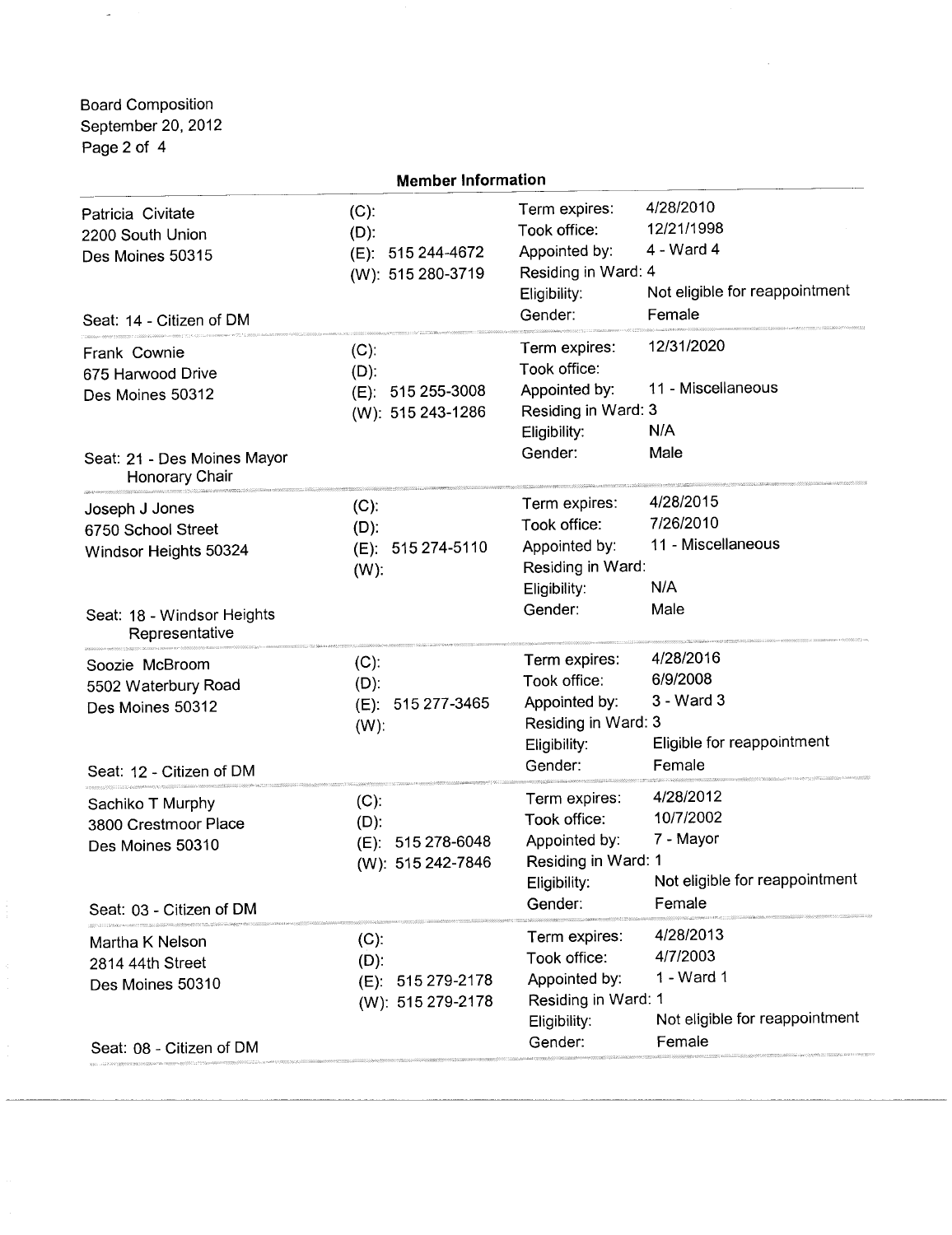Board Composition September 20, 2012 Page 3 of 4

| <b>Member Information</b>                                                                           |                                                                        |                                                                                                  |                                                                                            |  |
|-----------------------------------------------------------------------------------------------------|------------------------------------------------------------------------|--------------------------------------------------------------------------------------------------|--------------------------------------------------------------------------------------------|--|
| Will Rogers<br>1328 43rd Street<br>Des Miones 50311<br>Seat: 09 - Citizen of DM                     | (C): 515 669-1648<br>(D): 515 669-1648<br>$(E)$ :<br>(W): 515 223-5119 | Term expires:<br>Took office:<br>Appointed by:<br>Residing in Ward: 1<br>Eligibility:<br>Gender: | 4/28/2012<br>6/25/2012<br>1 - Ward 1<br>Eligible for reappointment<br>Male                 |  |
| Matthew S Rosen<br>1042 22<br>West Des Moines 50265<br>Seat: 16 - West Des Moines<br>Representative | $(C)$ :<br>$(D)$ :<br>(E): 515 223-1033<br>(W): 515 000-0000           | Term expires:<br>Took office:<br>Appointed by:<br>Residing in Ward:<br>Eligibility:<br>Gender:   | 4/28/2008<br>10/11/2003<br>11 - Miscellaneous<br>Eligible for reappointment<br>Male        |  |
| Jenelle E Sarcone<br>3142 Druid Hill Drive<br>Des Moines 50315<br>Seat: 01 - Citizen of DM          | $(C)$ :<br>$(D)$ :<br>(E): 515 244-9799<br>(W): 515 247-6258           | Term expires:<br>Took office:<br>Appointed by:<br>Residing in Ward:<br>Eligibility:<br>Gender:   | 4/28/2015<br>12/20/2004<br>7 - Mayor<br>Not eligible for reappointment<br>Female           |  |
| Vidal E Spaine<br>3501 Oxford<br>Des Moines 50313<br>Seat: 04 - Citizen of DM                       | $(C)$ :<br>$(D)$ :<br>(E): 515 988-0546<br>(W): 515 242-7788           | Term expires:<br>Took office:<br>Appointed by:<br>Residing in Ward: 2<br>Eligibility:<br>Gender: | 4/28/2016<br>8/20/2007<br>5 - At Large A - Moore<br>Not eligible for reappointment<br>Male |  |
| Vacancy<br>Seat: 10 - Citizen of DM                                                                 | $(C)$ :<br>$(D)$ :<br>$(E)$ :<br>$(W)$ :                               | Term expires:<br>Took office:<br>Appointed by:<br>Residing in Ward: 0<br>Eligibility:<br>Gender: | 4/28/2011<br>2 - Ward 2<br>Vacant                                                          |  |
| Vacancy<br>Seat: 11 - Citizen of DM                                                                 | $(C)$ :<br>$(D)$ :<br>$(E)$ :<br>$(W)$ :                               | Term expires:<br>Took office:<br>Appointed by:<br>Residing in Ward: 0<br>Eligibility:<br>Gender: | 4/28/2011<br>2 - Ward 2<br>Vacant                                                          |  |